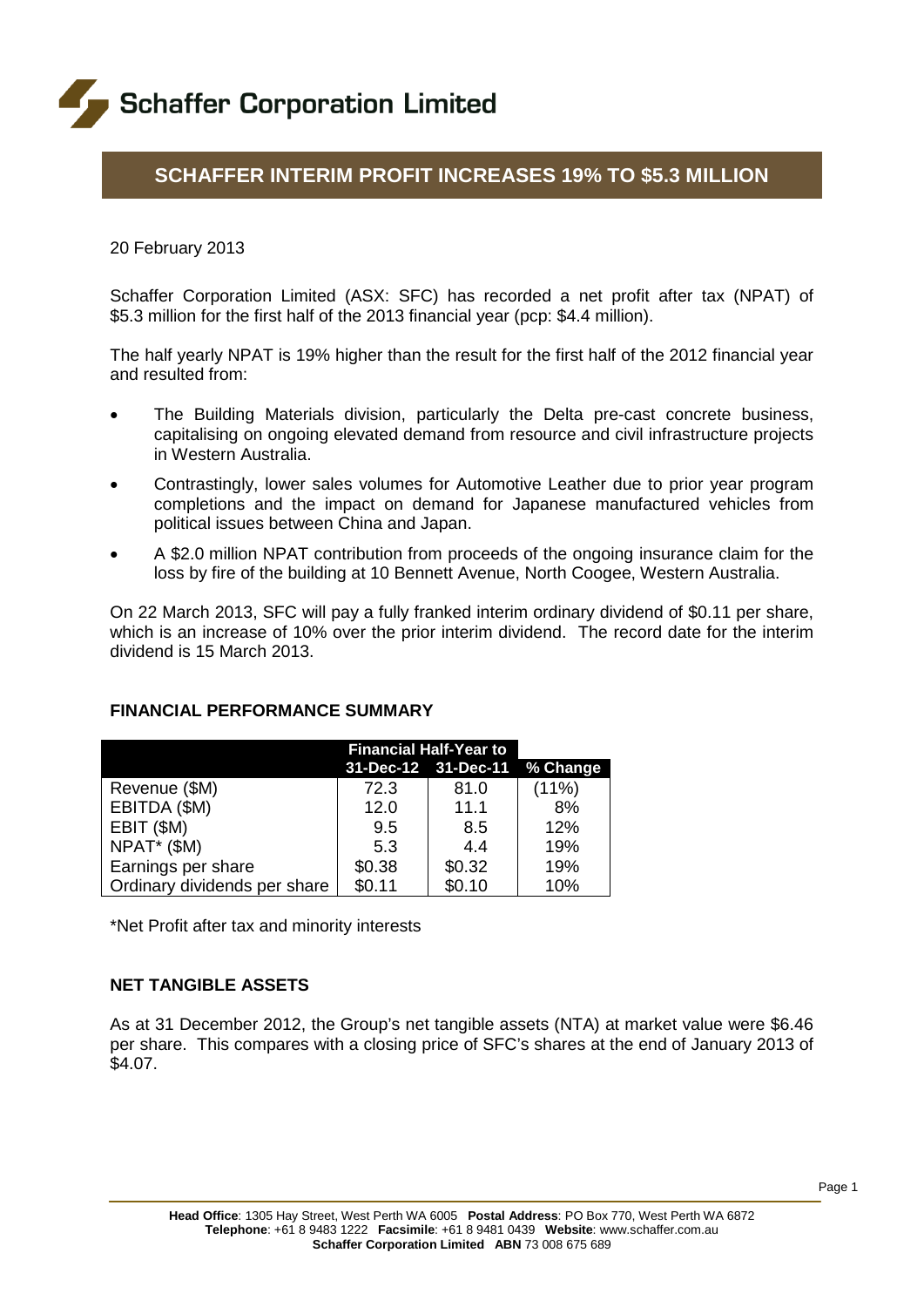

The Group's NTA at market value includes an estimated \$47 million of unrealised property value before tax (\$32.9 million after tax). SFC carries those property assets in its accounts at the more conservative depreciated book values. The unrealised values are supported by ongoing and recent independent, accredited valuations.

## **DEBT REDUCTION PROGRAM**

Following the onset of the Global Financial Crisis, SFC's Board recognised that the Group's businesses were likely to be operating in an extended period of volatility and uncertainty. Accordingly, in December 2008, SFC instituted a debt reduction program aimed at further strengthening the Group's financial position.

In the ensuing four years, SFC has utilised its strong net cash flows to reduce Group net debt by \$46.8 million, a 58% decrease in net debt, including \$6.0 million in the period under review.

The Building Materials division and Corporate function, for which debt is 100% recourse to SFC, are now in a net cash positive position of \$7.8 million. Within the syndicated investment property portfolio (17% recourse to SFC) recourse debt is just \$3.9 million and net debt has reduced to \$22.6 million from \$26.2 million at 31 December 2008. The Automotive Leather division's net debt (100% non recourse) has reduced to \$18.8 million from \$34.0 million in 2008.

#### **BUILDING MATERIALS**

The Building Materials division's revenue increased by 17% to \$33.7 million and earnings before interest and tax (EBIT) increased 66% to \$4.7 million.

Delta Corporation, a market-leading producer and supplier of pre-cast and pre-stressed concrete products, continued its growth trend. Delta increased revenue behind Government building and infrastructure projects and large-scale resource projects. In addition to the increased volume of work, Delta has applied its capacity to highly specialised work, which has improved profitability.

The Building Products business unit supplies paving and walling products to residential and commercial building sectors. Despite low activity continuing in those sectors in the first half, Building Products has contributed some improvement in revenue and profit. This result reflects the division's constant focus on developing and targeting its product range towards customer and industry requirements.

Order banks across the Building Materials division remain similar to the strong levels at the start of the 2013 financial year.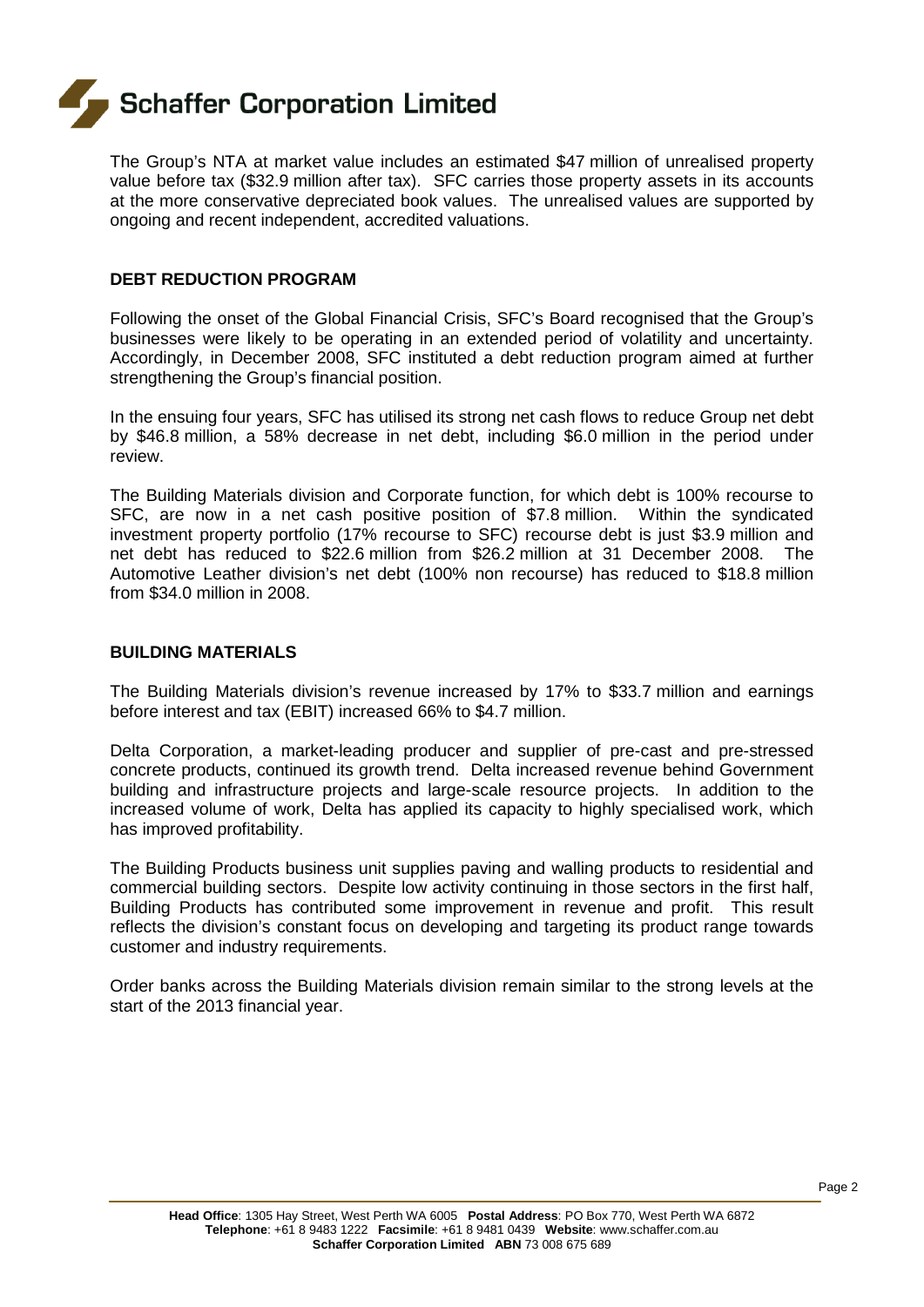

## **AUTOMOTIVE LEATHER**

The Automotive Leather division's revenue decreased by 28% to \$35.1 million and EBIT reduced significantly to \$1.7 million.

The reductions resulted from a 24% decrease in volumes principally associated with the anticipated completion of a large supply program during the last financial year.

Reported revenue was also negatively impacted by the strengthening of the Australian dollar against the Euro during the first half.

Demand was also further impacted by the political dispute between Japan and China in respect of the East China Sea islands. The dispute has reduced Chinese demand for Japanese manufactured vehicles, which affected the supply of Automotive Leather's cut leather from its China cutting plant.

## **PROPERTY**

The Property division's revenue increased by 5% to \$3.5 million and EBIT increased to \$5.0 million (pcp: \$1.9 million).

The significant increase in EBIT included \$3.4 million relating to the ongoing fire damage claim for the loss of the building at 10 Bennett Avenue, North Coogee, Western Australia.

Excluding that recovery and the sale of property in the prior corresponding period, net rental margin increased by 11% to \$1.6 million.

The investment property portfolio has remained unchanged over the past 12 months and has achieved increasing rents and near 100% occupancy, which are reflected in the improved underlying performance.

The Group is progressing negotiation for a final settlement of the fire damage claim. To 31 December 2012, SFC has received \$5.0 million in insurance proceeds for the building loss, plus 12 months' indemnity for loss of rent.

## **OUTLOOK**

The volatility and uncertainty mentioned earlier continue to impact the Group's business environments both positively and negatively, as they have done for the last four years.

Particular issues that are 'front of mind' for SFC and its Board include:

- Foreign currency movements, for example, a devaluation of the Australian dollar against the US dollar, which would increase imported hide costs for Automotive Leather. Also, a strengthening of the Australian dollar against the euro which would reduce our export revenue.
- The duration of the elevated level of resource investment in Western Australia, which is positively impacting Building Materials.